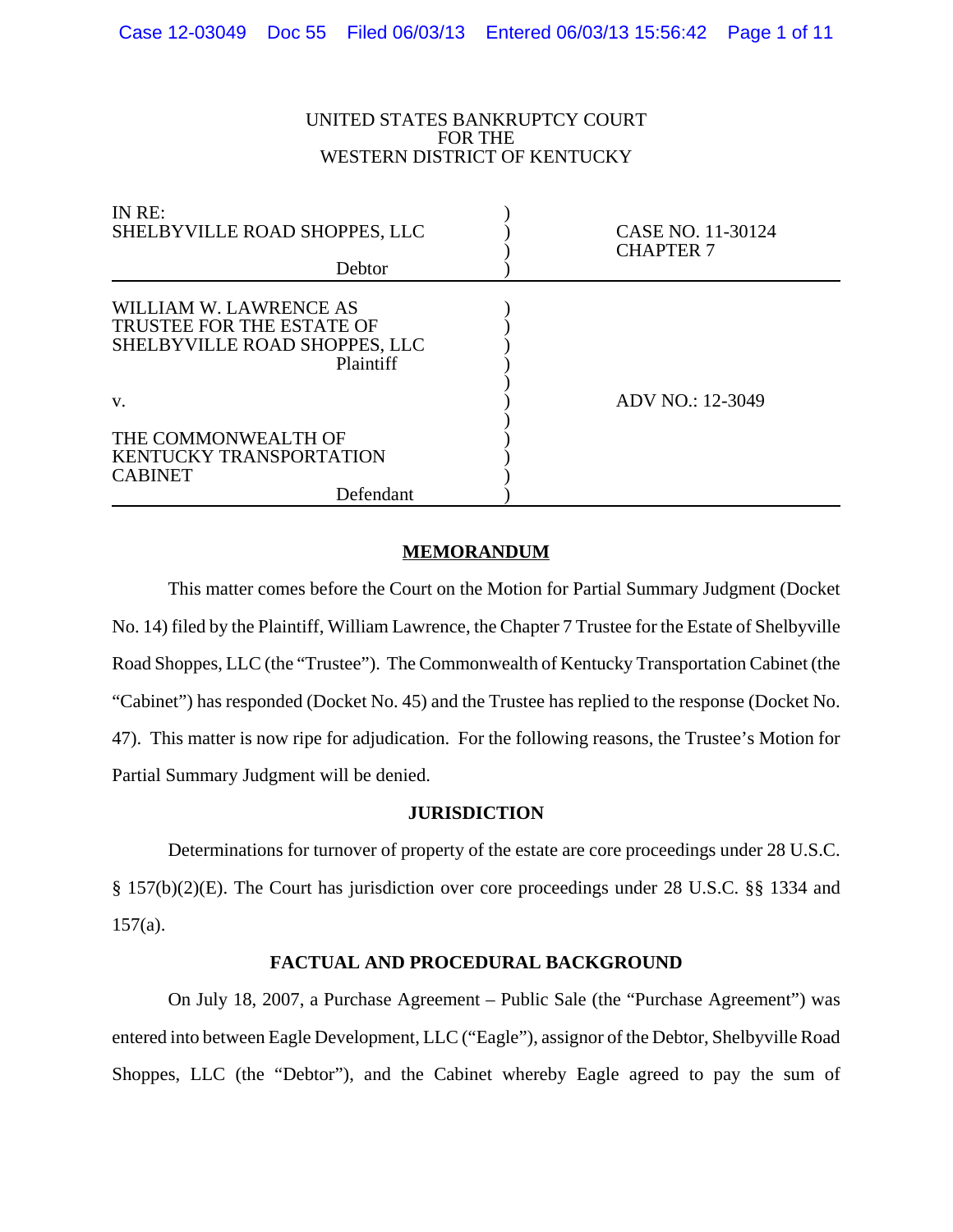\$4,812,874.65 to purchase certain property owned by the Cabinet. Pursuant to the Purchase Agreement, Eagle paid a non-refundable down-payment deposit to the Cabinet in the sum of \$962,574.93 (the "Deposit"). The Purchase Agreement was assigned to the Debtor on August 7, 2007.

The Debtor filed a voluntary petition for relief under Chapter 7 of Title 11, United States Code, on January 11, 2011, and the Trustee was appointed as Chapter 7 Trustee for the Bankruptcy Estate. The Trustee has made demand that the Cabinet return the Deposit to the Bankruptcy Estate. To date, the Cabinet has refused to return the Deposit to the Trustee.

On May 23, 2012, the Trustee initiated this Adversary Proceeding alleging causes of action against the Cabinet on four separate theories: Count I – Turnover of Property to the Estate pursuant to 11 U.S.C. §§ 541 and 542; Count II – Fraud in the Inducement; Count III – Breach of Contract; and Count IV – Unenforceable Penalty. In the Prayer for Relief, the Trustee sought a return of the Deposit and that the Cabinet's claim be determined as zero. The Trustee also sought attorney's fees, interest on the Deposit, and an award of punitive damages.

On June 20, 2012, the Cabinet filed its answer to the complaint. The answer asserted numerous defenses, including that the causes of action are barred by the doctrine of sovereign immunity and that the Trustee's causes of action are barred by the Eleventh Amendment to the United States Constitution.

On October 17, 2012, the Cabinet moved for partial judgment on the pleadings. The Cabinet sought a judgment as to Counts II - IV. The Trustee opposed the motion. Upon consideration of the motion, the response, and the applicable law, on February 21, 2013, the Court entered an Order granting the motion for partial judgment on the pleadings. With the resolution of Counts II - IV, the only remaining allegations are contained in Count I (turnover). The Trustee has now moved for Partial Summary Judgment with respect to that Count. The Trustee seeks a judgment 1) ordering the Cabinet to turnover the Deposit as property of the Bankruptcy Estate; 2) allowing the Cabinet, as an unsecured creditor, the opportunity to seek a determination and allowance of its claim for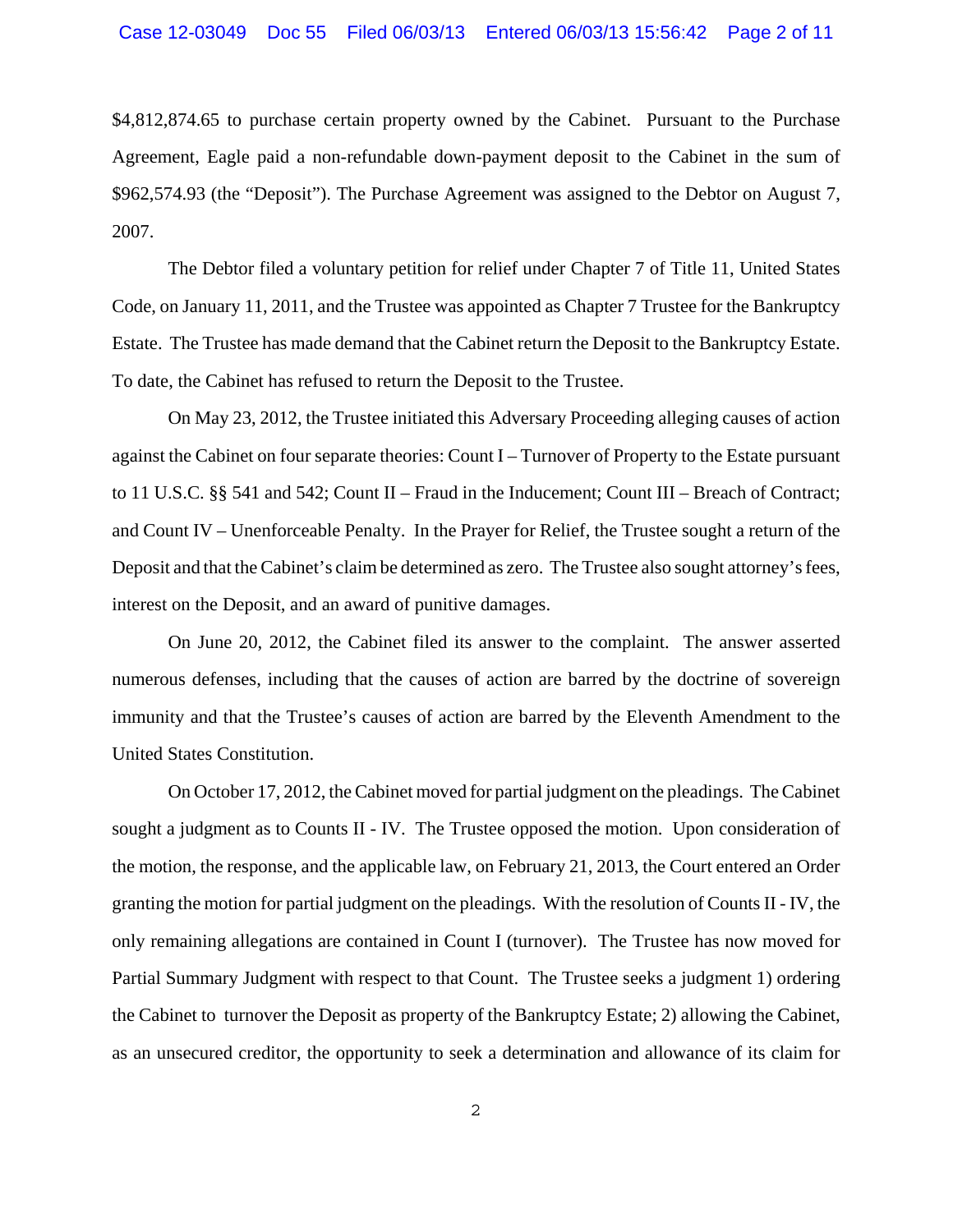damages against the Debtor, if any, as of the day immediately before the date of the filing of the Petition; and (3) declaring as void as an unenforceable penalty the contract provision providing for forfeiture of the Deposit. $<sup>1</sup>$ </sup>

The Cabinet responded that the Deposit is not property of the estate, and thus, it is not subject to turnover under § 542 of the Bankruptcy Code. The Cabinet contends the Trustee takes no greater interest in the Deposit than the Debtor, and under state law, the Debtor did not have the right to possess the Deposit. Consequently, the Cabinet contends the Trustee does not have the right to compel turnover of the Deposit. Finally, the Cabinet contends that the deemed rejection of the purchase agreement, an executory contract, does not permit the Trustee to unwind the pre-petition performance and rescind the Purchase Agreement.

# **SUMMARY JUDGMENT STANDARD**

Federal Rule of Civil Procedure 56(c), made applicable to bankruptcy proceedings by Bankruptcy Rule 7056, provides that a court shall render summary judgment:

> if the pleadings, depositions, answers to interrogatories, and admissions on file, together with the affidavits, if any, show that there is no genuine issue as to any material fact and that the moving party is entitled to a judgment as a matter of law.

The party moving the Court for summary judgment bears the burden of showing that "there is no genuine issue as to any material fact and that [the moving party] is entitled to judgment as a matter of law." Jones v. Union County, 296 F.3d 417, 423 (6th Cir. 2002). See generally Celotex Corp. v. Catrett, 477 U.S. 317, 322, 106 S.Ct. 2548, 91 L.Ed.2d 265 (1986). Once the moving party meets that burden, the nonmoving party "must identify specific facts supported by affidavits, or by depositions, answers to interrogatories, and admissions on file that show there is a genuine issue for trial." Hall v. Tollett, 128 F.3d 418, 422 (6th Cir. 1997) (emphasis added). In determining the

 $1$  The Trustee's request for a determination declaring as void as an unenforceable penalty the contract provision providing for forfeiture of the Deposit was the allegation contained in Count IV of the complaint and addressed in the Motion for Partial Judgment on the Pleadings.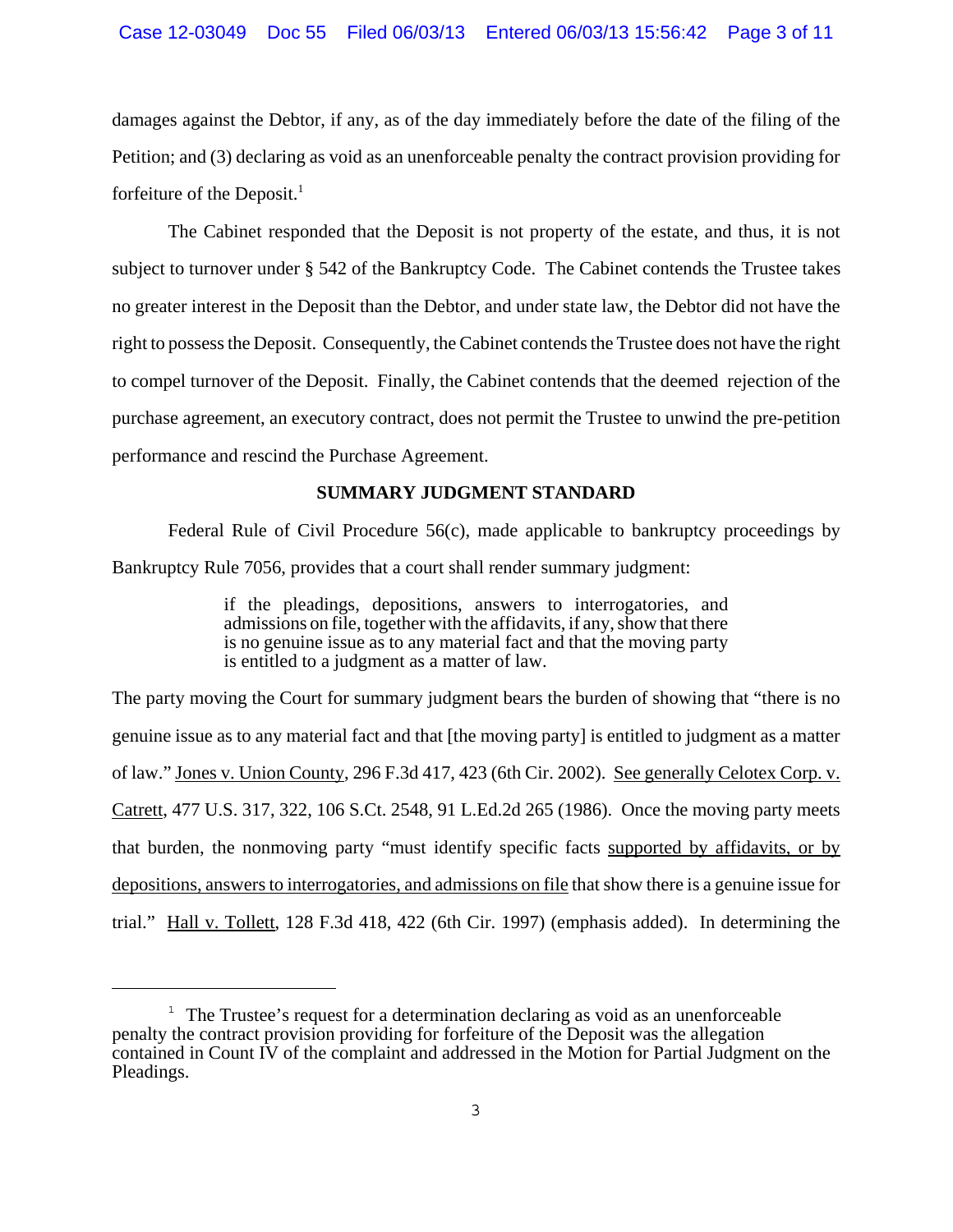existence or nonexistence of a material fact, a court will view the evidence in a light most favorable to the nonmoving party. Tennessee Dep't of Mental Health & Mental Retardation v. Paul B., 88 F.3d 1466, 1472 (6th Cir. 1996). Absent such evidence from the nonmoving party in a motion for summary judgment, the Court need not comb the entire record to determine if any of the available evidence could be construed in such a light. See In re Morris, 260 F.3d 654, 665 (6th Cir. 2001) (holding that the "trial court no longer has the duty to search the entire record to establish that it is bereft of a genuine issue of material fact").

#### **DISCUSSION**

This is a turnover action pursuant to 11 U.S.C. § 542. There is only one discernible issue with regard to liability under this statute: whether the Deposit constitutes property of the estate under Bankruptcy Code § 541 as of January 11, 2011, the date the Debtor filed its bankruptcy petition.

The Trustee brings his Complaint for "Turnover of the Deposit to the Estate" under §§ 541 and 542. (Doc. No. 1). Subsection (a) of § 542 provides:

> Except as provided in subsection (c) or (d) of this section, an entity, other than a custodian, in possession, custody, or control, during the case, of property that the trustee may use, sell, or lease under section 363 of this title, or that the debtor may exempt under section 522 of this title, shall deliver to the trustee, and account for, such property or the value of such property, unless such property is of inconsequential value or benefit to the estate.

Subject to some limitations, by its very terms,  $\S$  542(a) allows a trustee to obtain the turnover of any property which can be used, sold, or leased or which the debtor can claim as exempt. Pursuant to § 363(b)(1), a trustee can only use, sell, or lease property of the estate. Under § 522(b)(1), a debtor may only exempt property of the estate. Section 541defines property of the estate as being comprised of "all legal or equitable interests of the debtor in property as of the commencement of the case."

Section 542 is dependent upon § 363 and § 522, while these two sections are dependent upon § 541 for its definition of property of the estate. "Thus, although not specifically stated in § 542, fundamental to the concept of [turnover] is that the asset to be turned over must be property of the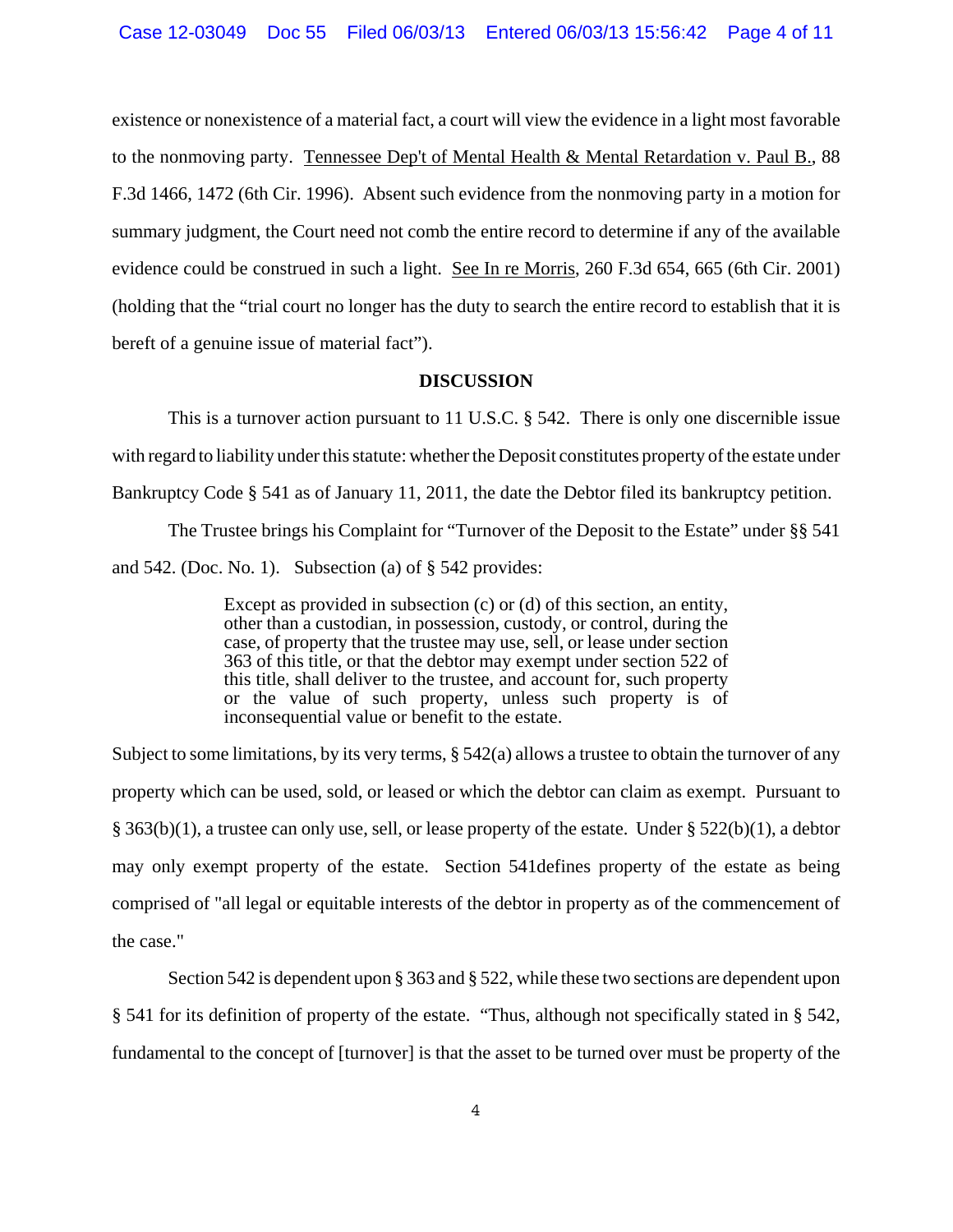debtor's bankruptcy estate." In re Coomer, 375 B.R. 800, 803-804 (Bankr. N.D. Ohio 2007) (citing In re Sims, 278 B.R. 457, 475 (Bankr. E.D. Tenn. 2002).

The Trustee correctly notes that property of the estate under the Bankruptcy Code should be defined broadly. United States v. Whiting Pools, Inc., 462 U.S. 198, 204, 103 S.Ct. 2309, 2313, 76 L.Ed.2d 515 (1983) (observing that "Congress intended a broad range of property to be included in the estate" because "reorganization ... would have small chance of success ... if property essential to running the business were excluded from the estate")). Section 541 fixes property of the estate as of the date of filing. In re Seafort,  $669$  F.3d  $662$  ( $6<sup>th</sup>$  Cir. 2012).

Under  $\S$  541(a), the determination as to whether a debtor's interest in property constitutes estate property is a question of federal law. However, state law controls what interest, if any, a debtor actually has in property. In re Greer, 242 B.R. 389, 394 (Bankr. N.D. Ohio 1999) citing Butner v. United States, 440 U.S. 48, 54–55, 99 S.Ct. 914, 917–18, 59 L.Ed.2d 136 (1979) ("Property interests are created and defined by state law. Unless some federal interest requires a different result, there is no reason why such interests should be analyzed differently simply because an interested party is involved in a bankruptcy proceeding."). After the state law determination is made, "federal bankruptcy law [then] dictates to what extent that interest is property of the estate." In re Thomas, 883 F.2d 991, 995 (11th Cir. 1989).

The Trustee is attempting to reacquire these funds on behalf of the Debtor's bankruptcy estate. He asserts that the Debtor's interest in the Deposit is sufficient to characterize the Deposit as property of the estate and thus subject to turnover under § 542. The Cabinet, on the other hand, maintains that the Debtor's interest in the Deposit did not include a possessory interest, that the Trustee acquires no greater interest in property than the Debtor, and thus, since the Debtor did not have the right to possess the Deposit, the Trustee may not reacquire these funds on behalf of the estate.

Upon consideration of these theories, the Court finds that the Cabinet's position is better supported by the law. Upon examination of the Purchase Agreement and applicable Kentucky law,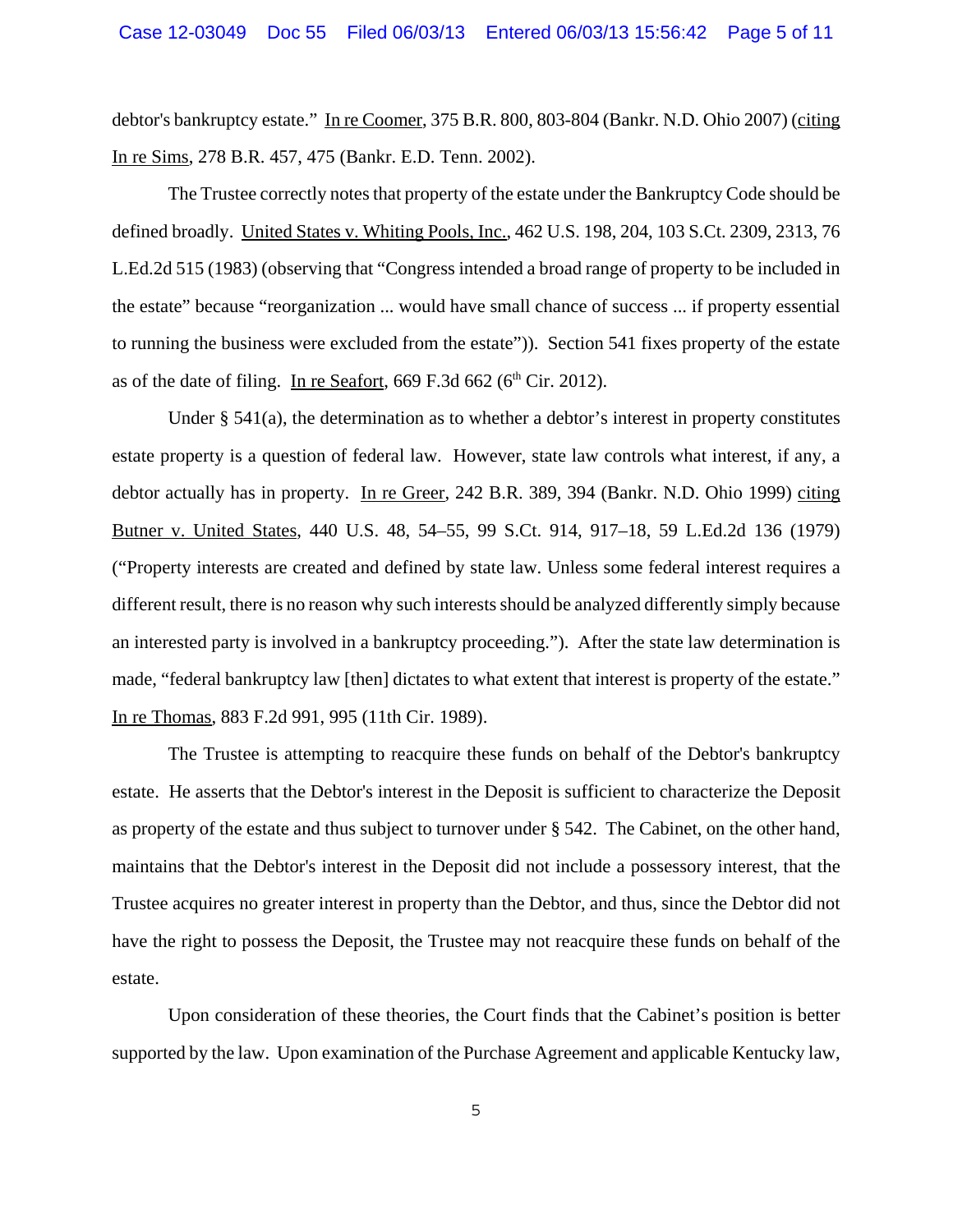the Court must conclude that the Deposit itself is not property of the estate. Section 541(a) "specifies that the estate is comprised of only the debtor's "*interest*" in property, not the actual property. This distinction is more than just academic." Coomer at 804 (emphasis added).

Section 541 cannot be used to expand the debtor's rights in property. It cannot grant the debtor or a trustee, who stands in the debtor's shoes, more rights in property than it would have possessed under state law. A basic tenet of bankruptcy law is that a bankruptcy trustee succeeds only to the title and rights in property that the debtor had at the time she filed the bankruptcy petition. In re Lyons, 957 F.2d 444 (7th Cir. 1992). A "trustee takes the property subject to the same restrictions that existed at the commencement of the case. To the extent an interest is limited in the hands of a debtor, it is equally limited as property of the estate." In re Sanders, 969 F.2d 591, 593 (7th Cir. 1992) (citations and quotations omitted). Section 542 "cannot be used to broaden the trustee's interest in the refund . . . or in any other estate property." In re Graves, 609 F.3d 1153 (10th Cir. 2010). This express limitation on a trustee's rights in property of the estate has been referred to as "[o]ne of the central precepts of bankruptcy law." Weinman v. Graves, 609 F.3d 1153, 1156 (10th Cir. 2010).

The Lyons case involved a debtor's accumulated contributions in the State Employees' Retirement System. Employees of the State of Illinois were required to participate in the program with mandatory contributions deducted from wages. Employees were allowed to withdraw their contributions only upon termination of employment, retirement or disability. Lyons, 957 F.2d at 445. The Chapter 7 trustee filed a complaint in the bankruptcy court pursuant to § 542 seeking turnover of the debtor's contributions. The Seventh Circuit held that the trustee could not compel turnover of the debtor's contributions because, until her termination of employment, retirement or disability, the debtor had no present right to withdraw those contributions. "Even if Lyons' contributions to SERS are property of her estate, she has no right to a distribution of the funds until her termination of employment, retirement or disability. Therefore, because Lyons has no present right to withdraw her contributions, neither does the Trustee." Id. at 445-46.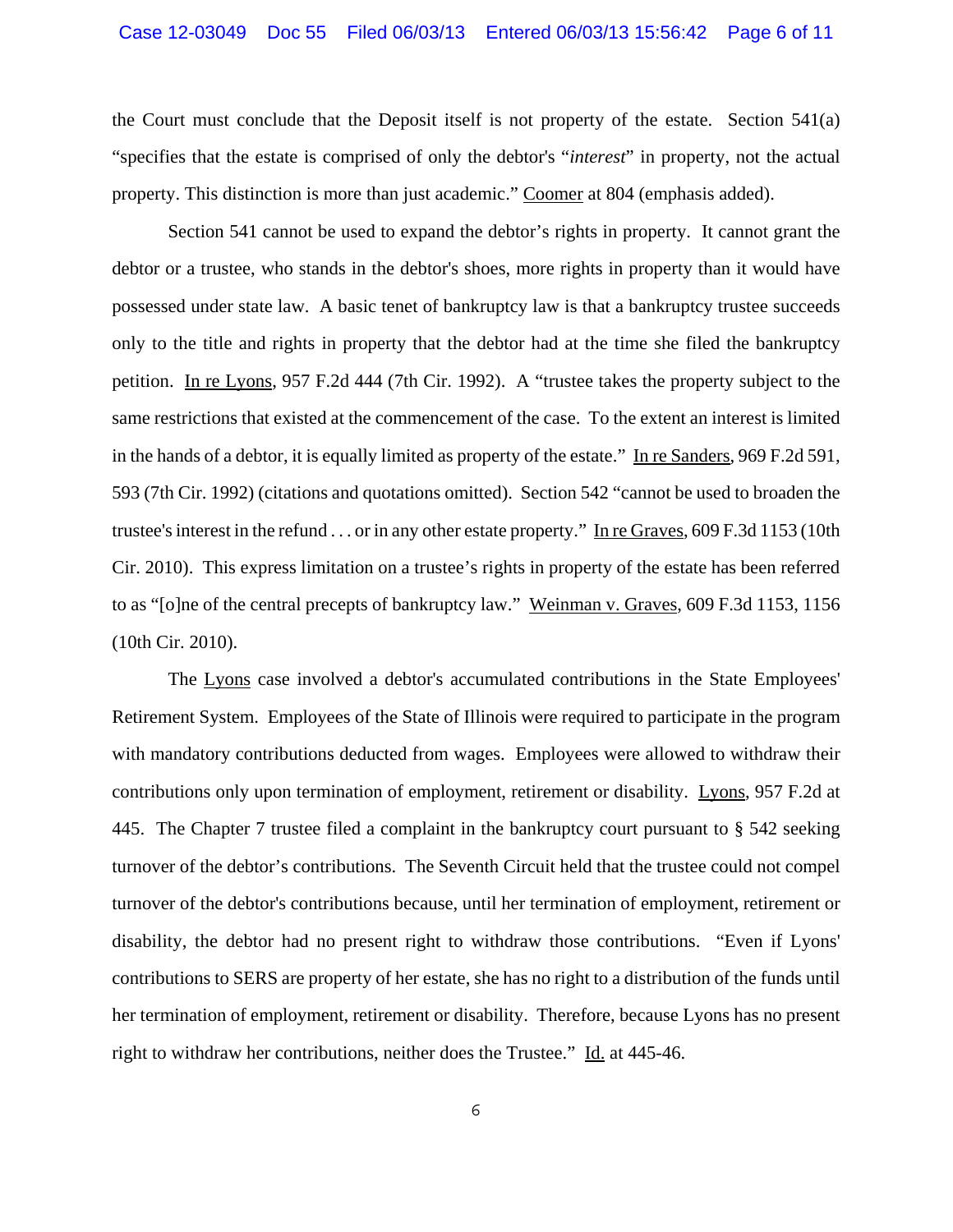In this case, like in the Lyons case, the Debtor has no present right to have the Deposit refunded. Under state law, pursuant to the contract, the Debtor's rights in the Deposit were limited to two options: (1) it would either be applied to the purchase price balance at the closing on the Property (which cannot happen now due to the Trustee's rejection of the contract); or, (2) it would "be forfeited to the Seller as liquidated damages is (sic) the Purchaser fails to consummate this sales transaction as agreed herein." The contractual language in Purchase Agreement is unambiguous and unequivocal. The Trustee has not pointed to any law, nor has the Court found any law, that would allow the Debtor to recover and regain possession of these funds under state law. Simply stated, there is no provision in the Purchase Agreement or under state law authorizing the Debtor to regain possession. This same restriction also applies to the Trustee.

In United States v. Neary (In re Armstrong), 206 F.3d 465, 472 (5th Cir. 2000), the Fifth Circuit also addressed  $\S$  542 issues. That court held that  $\S$  542(a) could not be used to avoid a statute of limitations contained in a tax refund statute. The Fifth Circuit stated that "[b]ecause that right [to a refund] is created and circumscribed by [statute] and nothing explicitly changes its terms, § 542(a) cannot be read to expand the right to file for a refund to give the trustee unlimited time so long as the bankruptcy continues," id. at 472. Moreover, "[b]ecause the debtor does not have a continuing interest in the tax overpayment under  $\S$  541(a)(1), other than that created by [the refund statute], *the trustee cannot use § 542(a) to create interests not otherwise in existence.*" Id. at n. 6 (emphasis added).

Similarly, in In re Coomer, 375 B.R. 800 (Bankr. N.D. Ohio 2007), the trustee attempted to secure turnover of the debtor's interest in a residential security deposit. In rejecting the trustee's contention that  $\S$  542(a) gave him a substantive right to the deposit, the court stated:

> Section 542(a) is best viewed as an enabling provision, allowing the trustee to obtain possession of property only where the debtor otherwise had a right to possess the property. But where a debtor, and thus the trustee, does not have a right to possess or use property at the commencement of the case, the right generally cannot be acquired through a turnover action under  $\S$  542(a). That is, a bankruptcy trustee may not compel the turnover of property pursuant to  $\S$  542(a) if the debtor had no right to obtain the property.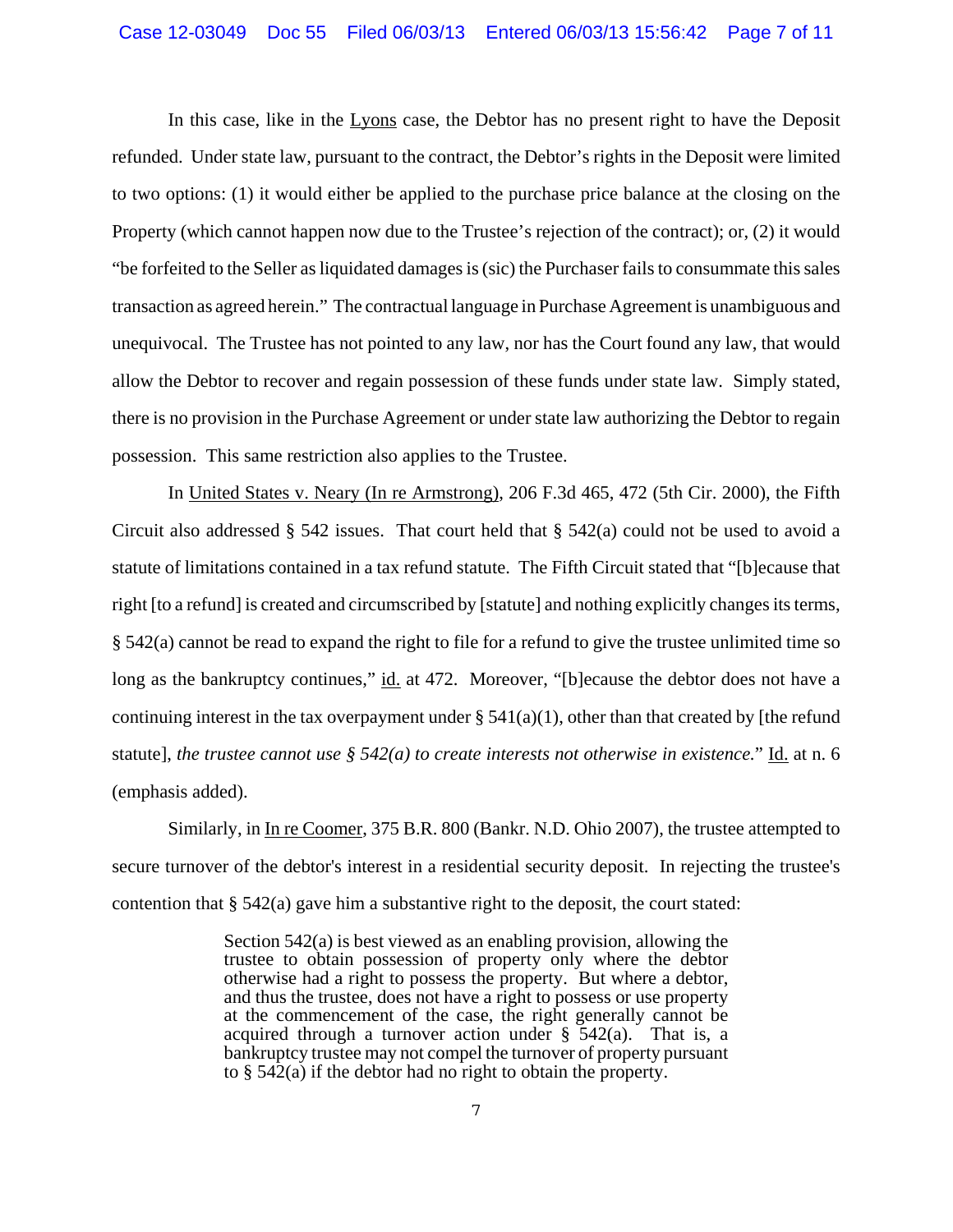Id. at 806 (citation omitted).

Like the trustee in the Coomer case, the Trustee here seemingly argues that, despite his *limited* interest in the Deposit, § 542(a) provides him a substantive right to the security deposit. The Trustee takes the position that any interest is sufficient to require a turnover of the Deposit. However, like the trustee in Coomer, the Trustee's position is misplaced. In this case, at no time during the case up to the filing of the turnover action, did the Debtor have the right to obtain the Deposit, and thus, the Trustee cannot now compel turnover of the Deposit from the Cabinet. See also In re Lauria, 243 B.R. 705, 709 (Bankr. N.D. Ill. 2000) ("if the debtor does not have the right to possess or use the property at the commencement of a case, a turnover action cannot be used to acquire such rights.").

At the hearing on the Trustee's motion, the Trustee tried to distinguish Coomer by stating that the deposit in that case was in the nature of a security deposit, while the Deposit in this case is not a security deposit. The Court sees this as a distinction without a difference. In both cases, funds were transferred to another pursuant to an agreement, to be held by the other pending the performance of an action by the debtor.

In a case with almost identical facts as presented in this case, in Georgia Heritage Associates, LP v. Westfields Apartments, LLC (In re Westfields Apts., LLC), 2010 WL 2179622 (Bankr. S.D. Ga. 2010), the bankruptcy court concluded that funds the debtor had deposited into escrow<sup>2</sup> were not property of the estate because "*there were no circumstances under which the Debtor was entitled to distribution of the Funds under the Sales Contract*; the Funds were to be paid over to Georgia

 $2<sup>2</sup>$  At different points in this proceeding, the Trustee has alleged that the Deposit in this case are funds being held in an escrow account, and thus title to the funds remain with the Debtor. Mobile Companies, Inc. v. American States Ins. Co., 823 S.W.2d 934 (Ky. App. 1991). However, as pointed out by the Cabinet, the requirements for an escrow account are not present here as there was never a transfer to a third person. Home Ins. Co. of New York v. Wilson, 210 Ky. 237, 275 S.W. 691 (Ky. App. 1925). Even if the Deposit had been placed in an escrow account, and the Debtor retained title, "funds that are deposited into an escrow account by a debtor, for the benefit of others, cannot be characterized as property of the estate." In re Scanlon, 239 F.3d 1195, 1198  $(11<sup>th</sup> Cir. 2001)$  (quoting In re S.E.L. Maduro, 205 B.R. 987, 990-91 (Bankr. S.D. Fla. 1997).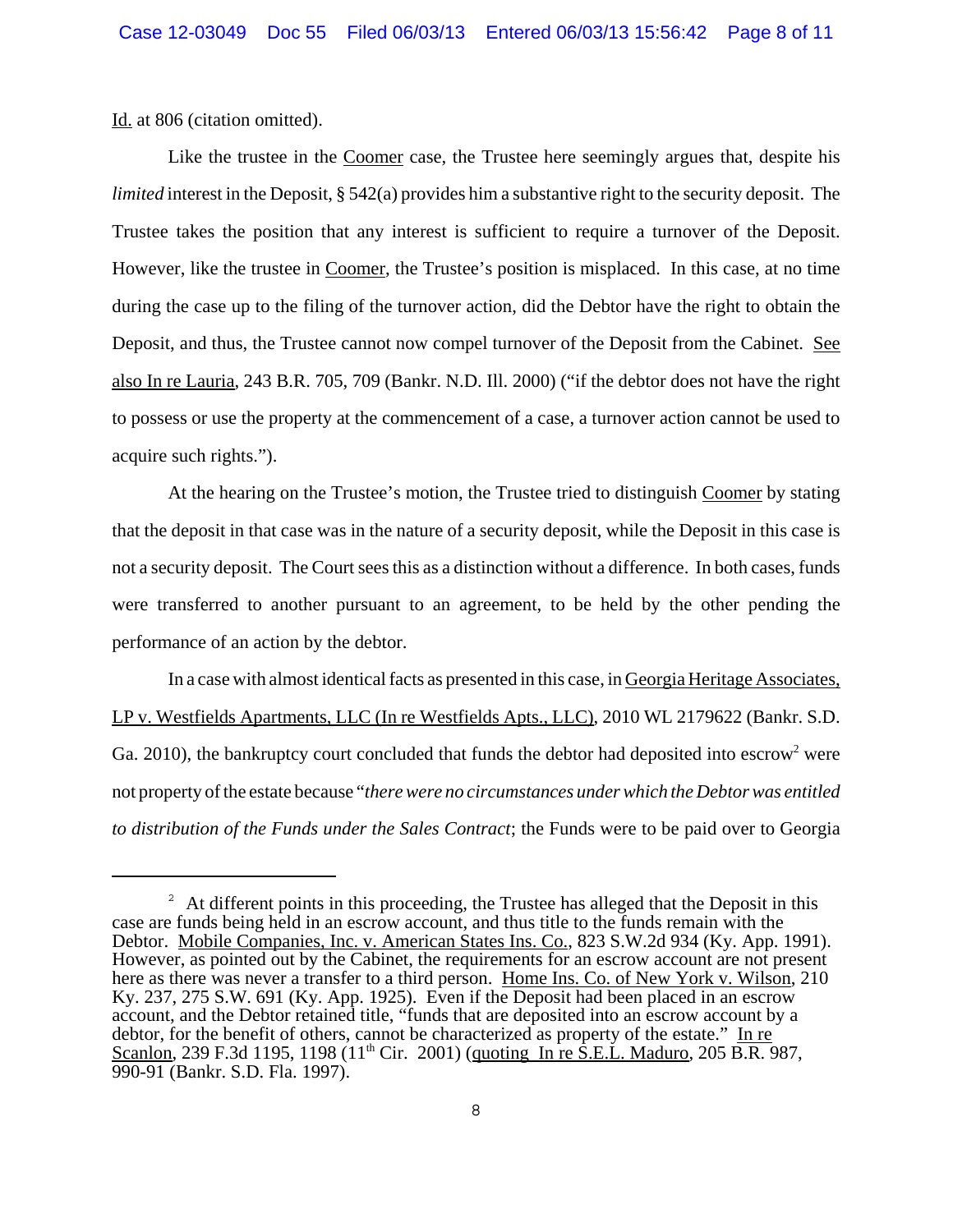Heritage regardless of whether the Sales Contract closed." Id. at 5 (emphasis added). The Westfields court distinguished the cases cited by the debtor which had held that escrow funds were property of the estate because, in those cases, those debtors had a right to return of the funds upon the occurrence

 of a condition specified in their respective contracts. Id. at n. 7. Because "the Funds were outside of the Debtor's control and could have been distributed only to Georgia Heritage under the Sales Contract, the Funds are not property of the estate under § 541." Id. at 5. In this case, like the Westfields case, the Deposit was outside the Debtor's control on the petition date, there were no circumstances under which the Debtor was entitled to distribution of the Deposit under the Purchase Agreement, and, thus, the funds are not property of the estate. See also In re O.P.M. Leasing Services, Inc., 46 B.R. 661, 668 (Bankr. S.D.N.Y. 1985) (concluding escrow funds were not property of the estate because the debtor "retained only a contingent right to the funds which was of no value to the estate because it was not an interest which a judgment creditor of OPM could reach.").

The Court will finish by addressing the Trustee's reliance on Whiting Pools from the Supreme Court. In the Whiting Pools case, the Supreme Court held that lien creditors who had seized property prior to bankruptcy, leaving debtors with the right of redemption only, may be compelled to turn over possession of property to the estate pursuant to § 542. Whiting Pools at 462 U.S. 198, 103 S.Ct. 2309, 76 L.Ed.2d 515 (1983). According to the Court: "As does all bankruptcy law, § 542(a) modifies the procedural rights available to creditors to protect and satisfy their liens." 462 U.S. at 206, 103 S.Ct. at 2314. The Court held:

> § 542(a) grants to the estate a possessory interest in certain property of the debtor that was not held by the debtor at the commencement of reorganization proceedings. The Bankruptcy Code provides secured creditors various rights, including the right to adequate protection, and those rights replace the protection afforded by the possession.

462 U.S. at 207, 103 S.Ct. at 2315. Under the holding of Whiting Pools, a trustee may compel turnover of property of the estate only so long as the debtor could have obtained possession of the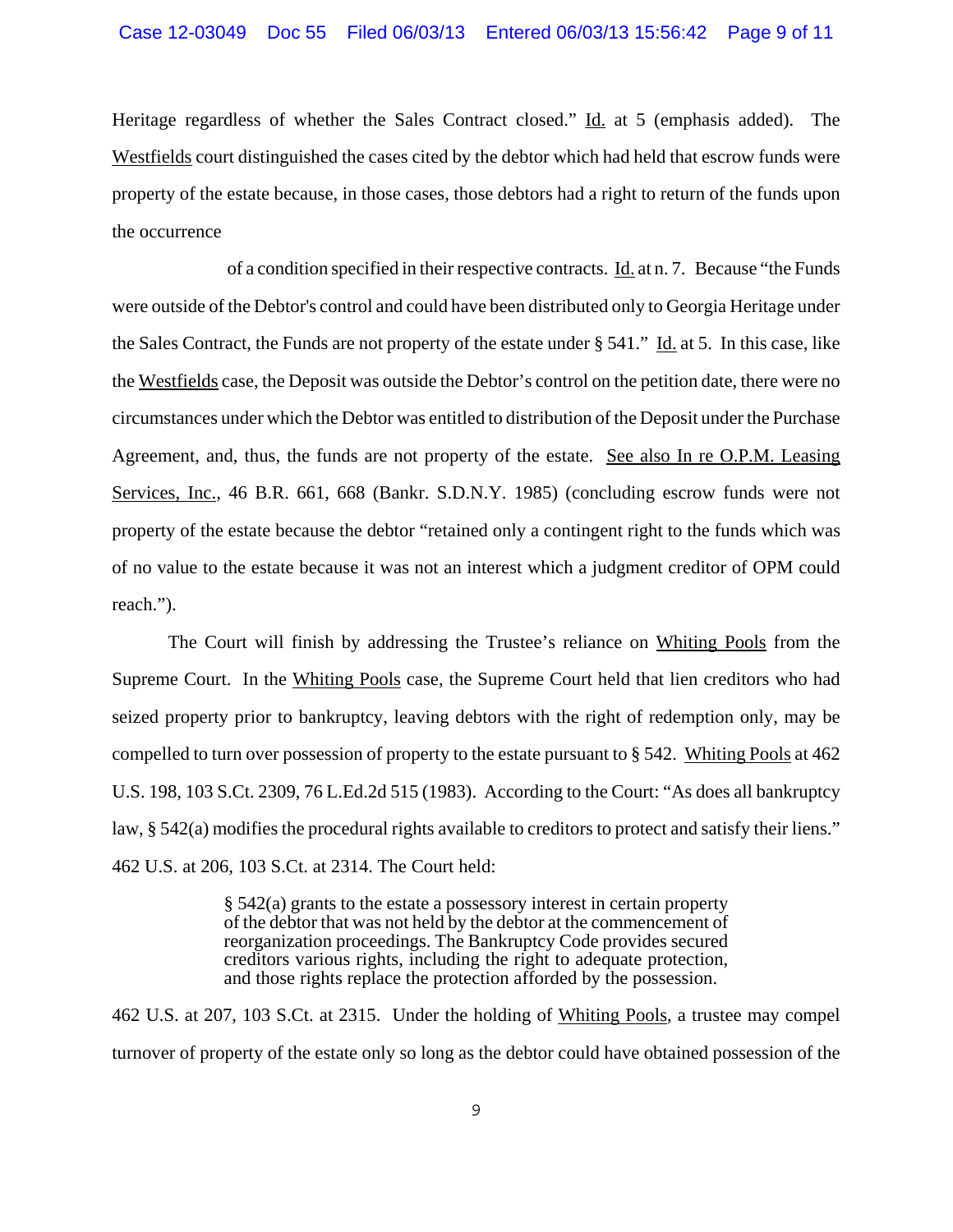# Case 12-03049 Doc 55 Filed 06/03/13 Entered 06/03/13 15:56:42 Page 10 of 11

property. Conversely, "where the debtor had no right to the property, and thus could not have obtained the property through legal process, § 542(a) will not afford the trustee a substantive right to the property." Coomer at 807. In this case, the Debtor had no right to the Deposit, and could not have obtained the Deposit through a legal process. As such, § 542 does not grant the Trustee the right to compel turnover of the Deposit.

In conclusion, under  $\S$  541(a), the Trustee's right to the Deposit held by the Cabinet is derived solely from the Debtor's interest in the deposit. The Debtor's "interest" in the Deposit does not include the right to have the Deposit returned under either the terms of the Purchase Agreement or under applicable state law. As such, the Cabinet may not be compelled to turnover the Deposit. Section 542(a) does not provide the Trustee a substantive right for the immediate possession of the security deposit held by the Cabinet.

Accordingly, based upon these findings, the Court is unable to find that, pursuant to Fed. R. Bankr. P. 7056, the Trustee is entitled to judgment as a matter of law and his Motion for Partial Summary Judgment must be denied. An Order in accordance with this Memorandum will be entered this same date.

la C Start

 $AlmC.$  Stout United States Bankruptcy Judge Dated: June 3, 2013